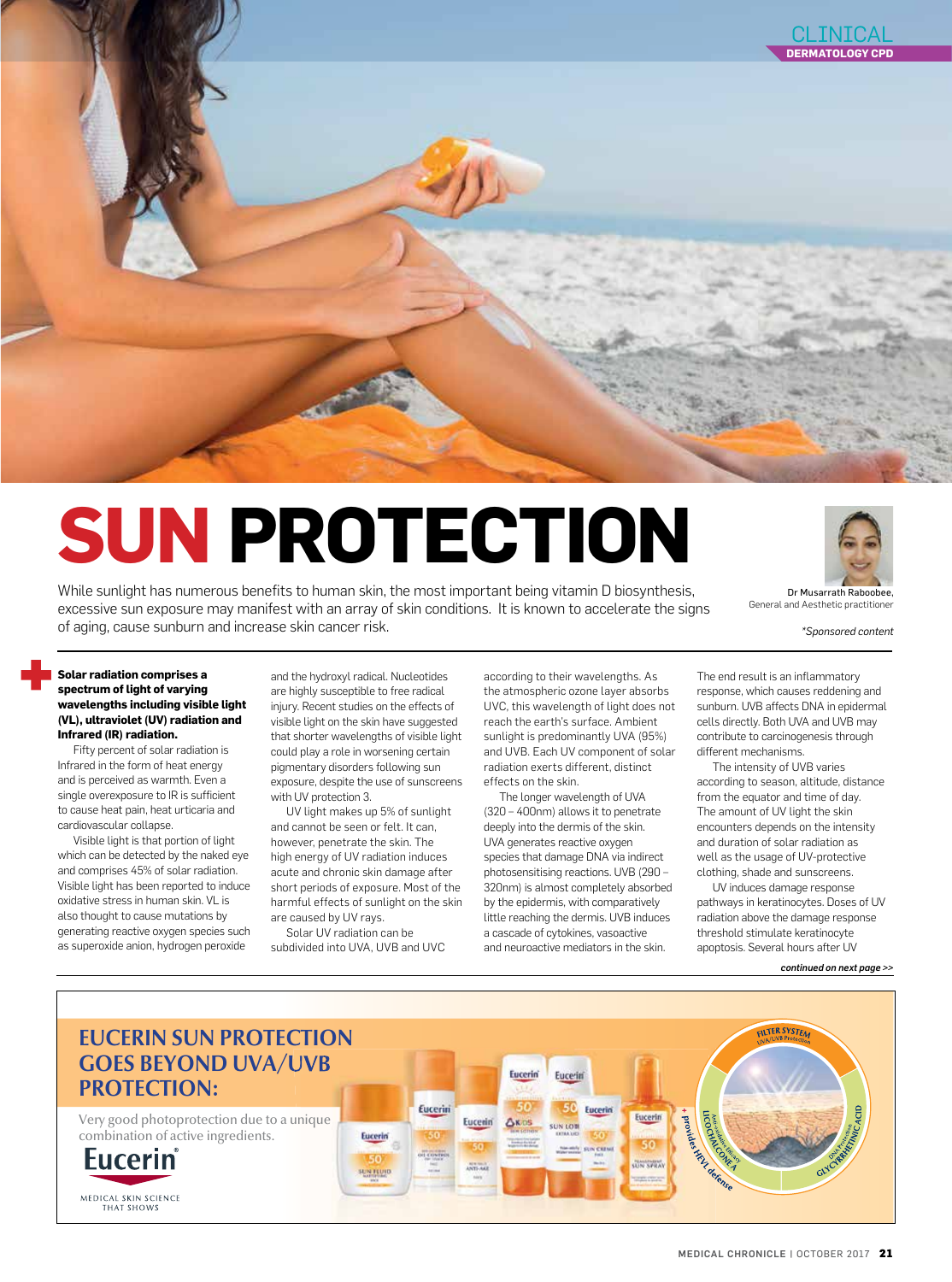## CLINICAL **DERMATOLOGY CPD**

#### *>> continued from previous page*

exposure, the damage response signals diminish and epidermal keratinocyte proliferation ensues (hyperkeratosis). This is mediated by a variety of epidermal growth factors. This proliferation increases epidermal thickness. Epidermal hyperplasia serves as a protective mechanism against future UV penetration.

In addition to epidermal hyperkeratosis, melanisation of the skin (tanning) occurs as an adaptive response to UV exposure. UV light upregulates production of melanin in the epidermis of the skin. This UV-mediated skin darkening is a physiological tanning response which protects the skin against subsequent UV damage. Defects in this pathway are linked with increased cancer susceptibility.

Melanisation occurs in two phases. In the initial phase, skin darkening occurs as a result of redistribution of and/or molecular changes to existing epidermal melanin. Delayed skin darkening is due to increased melanin synthesis and transfer of melanin to keratinocytes. This type of tanning begins several hours to days after UV exposure.

DNA damage in keratinocytes

up-regulates transcription of the proopiomelanocortin gene, which encodes production of melanocyte stimulating hormone (α-MSH). α-MSH binds to melanocortin-1 receptors (MC1R) on melanocytes in the basal layer of the epidermis. MC1R signaling protects the skin from UV damage in 2 ways. It generates cAMP, which increases tyrosinase and other melanogenic enzymes. This enhances production of melanin in the epidermis. Epidermal melanin functions to inhibit UV penetration into the skin by absorbing UV radiation, thus acting as a 'natural

**OILY, ACNE-PRONE SKIN** 

## Oil Control: tailored sun protection solution from Eucerin



**Eucerin Oil Control Dry Touch for an anti-shine effect** and protection from sun-induced skin damage

- Ultra-light, fast-absorbing formula with very good skin tolerability<sup>2</sup>
- Oil Control Technology: formula with lipid-absorbing pigments and sebum-regulating L-Carnitine<sup>3</sup>
- "Very good photoprotection: formula with UVA/UVB filter system and biological cell protection
- Non-comedogenic, free of perfumes and parabens

(1) Split-face application of Eucerin Sun Gel-Creme Oil Control Dry Touch SPF 50+ (right-hand side) and a control sunscreen SPF 50+ (left-hand side). Clinical photography was performed 5 min after product application. Exa

sunscreen'. This decreases mutagenesis and skin cancer risk. UV-induced pigmentation via MC1R signaling also directly influences UV resistance of melanocytes by enhancing DNA repair and oxidative resistance.

This system allows pharmacologic manipulation of cutaneous cAMP to reduce UV sensitivity and cancer risk. Raising cAMP levels in the skin can be accomplished either by stimulating its production or by inhibiting its degradation. Alternatively, -MSH or MC1R peptide ligand agonists can be used to target melanocytes but might be less effective in individuals with inherited MC1R signaling defects.

Signaling defects in the MC1R may be found in fair-skinned individuals and individuals with 'red hair colour' alleles. These individuals accumulate more mutations from UV exposure due to less efficient DNA repair in melanocytes. This inefficient repair of DNA can lead to malignancy. People with red hair colour alleles have up to a four-fold increased lifetime risk of melanoma and other skin cancers.

Of the two chemical forms of melanin, eumelanin is far more efficient at blocking UV photons than phaeomelanin. Eumelanin is a dark pigment expressed in more pigmented individuals. Phaeomelanin is a lightcoloured pigment that results from incorporation of cysteines into melanin precursors. Phaeomelanin levels are similar in both dark- and light-skinned individuals. It is the amount of epidermal eumelanin that determines skin complexion, UV sensitivity and cancer risk. Skin containing more eumelanin will allow less UV radiation to penetrate its epidermis and will suffer fewer damaging effects of UV exposure including skin malignancy.

The Fitzpatrick Scale is a semiquantitative scale made up of six phototypes that describe skin color by basal complexion, melanin level, inflammatory response to UV radiation and cancer risk. Minimal erythematous dose (MED) is defined as the lowest dose of UVB radiation that causes inflammation in the form of redness and oedema in the skin (sunburn) 24– 48 hours post exposure. Fair-skinned individuals require less UVB exposure to cause sunburn and are, therefore, more UV sensitive. These individuals have a lower MED and a higher risk for melanoma and other types of skin cancer.

There has been a significant increase in recreational UV exposure as the result of outdoor leisure activities as well as tanning for cosmetic purposes. The American Academy of Dermatology opposes the use of tanning devices and aims to ban the sale of such devices in the USA. The World Health Organisation (WHO) has classified UV radiation from tanning devices as carcinogenic to humans. The UV output from indoor

Fast mattifying effect<sup>1</sup>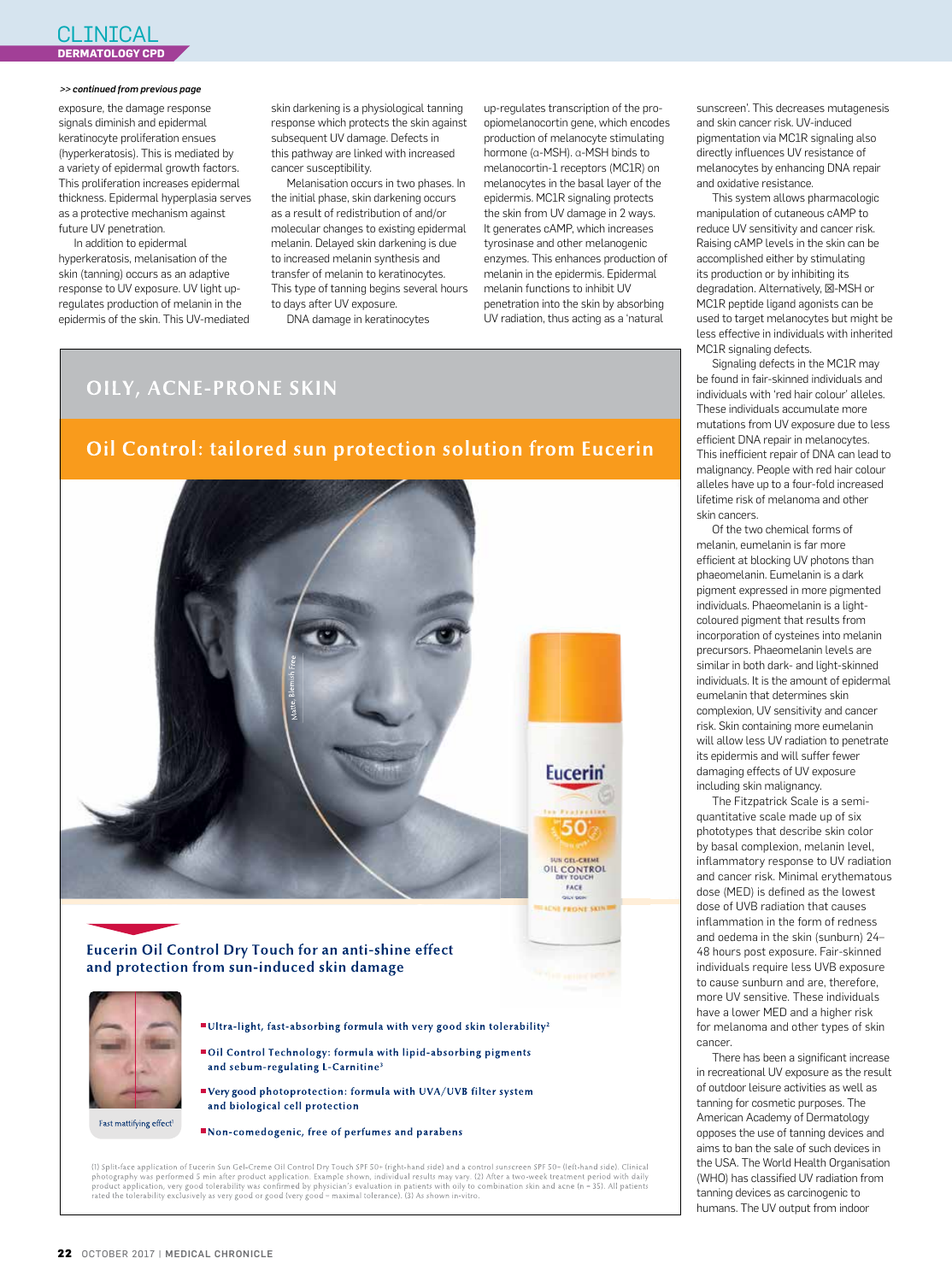**UV** 

 $\mathbf{I}$ 

380

tanning machines can be up to ten times more powerful than sunlight. A review of seven studies found a 75% increase in the risk of melanoma in those who had been exposed to UV radiation from indoor tanning before the age of 35.

UV radiation is the most important modifiable risk factor for skin cancer, which is the most common malignancy in humans. UV exposure has been linked to basal cell carcinoma, squamous cell carcinoma and malignant melanoma. Genetic factors also influence risk of UV-mediated skin disease. The incidence of skin cancer increases with age. This reflects a latency between carcinogen exposure and cancer formation.

Malignant melanoma of the skin is the deadliest form of skin cancer. This skin cancer usually arises from epidermal melanocytes and has a tendancy towards metastasis. Melanoma is notoriously difficult to treat once it has spread beyond its original site and, although its incidence is low, it accounts for approximately three quarters of all deaths from skin cancer. The incidence of melanoma is highest in areas with large numbers of fair-skinned individuals living in warm, sunny climates. Non-melanoma skin cancers have a much higher incidence than melanoma. The two major forms are basal cell carcinomas and squamous cell carcinomas, which are both derived from epidermal cells. The majority of these keratinocyte malignancies develop in areas of skin most exposed to UV, such as on the face and arms. They are much less deadly than malignant melanoma. Most are effectively treated by local measures alone such as resection, MOHS microsurgery or cryosurgery and have superior longterm prognosis. Decreasing UV radiation exposure, both naturally from sunlight and artificially from tanning bed use, may be the single best way to reduce the incidence of melanoma and other skin cancers.

Excessive UV exposure can also result in premature skin aging photoaging. Signs of photoaging include fine wrinkles around the eyes, mouth and forehead, pigmented spots referred to as solar lentigines, leathery skin texture and red, rough, scaly patches called actinic keratoses. Actinic keratosis is considered to be a precancerous lesion which can progress to squamous cell carcinoma.

 Photodermatoses are a group of skin conditions caused by an abnormal reaction to the sunlight, usually UVA. Primary photodermatoses include polymorphic light eruption, solar urticaria, hydroa vacciniforme, actinic prurigo and chronic actinic dermatitis. Secondary photodermatoses are usually a feature of systemic disease such as SLE, porphyrias and Xeroderma

pigmentosum. Xeroderma Pigmentosum is a rare genetic disorder in which affected individuals are unable to repair DNA damage caused by UV light. Patients display extreme UV sensitivity with severe sunburn occuring in response to small doses of UV radiation. Malignant skin lesions develop frequently and much earlier in life than in unaffected persons.

IR

 $\lambda$  [nm]

 $\mathbf{I}$ 

780

Infrared radiation 700 - 300 nm

Individuals with conditions affecting melanin synthesis or melanocytes may be particularly susceptible to the harmful effects of UV radiation. Albinism is characterised by a congenital, inherited abnormality of melanin synthesis. Individuals have either reduced or absent melanin in the skin, hair and eyes. As melanin is photoprotective and absorbs UV light, an absence predisposes to UV damage including skin cancers.

Vitiligo is an autoimmune condition where absent melanocytes cause depigmentation of the skin. Although patients with vitiligo are not at increased risk for skin malignancies, they are likely to develop sunburn in areas of depigmentation. It is essential for individuals with these skin conditions to limit exposure to sunlight, wear protective clothing and use a broad spectrum sunscreen.

#### **SUNSCREENS**

Topical sunscreens provide high protection against the UV portion of solar radiation. The ingredients in sunscreens are either chemical absorbers or physical blockers of UV radiation. Chemical absorbers may absorb either UVA or UVB or both, preventing absorption by the skin. Physical blockers reflect or scatter UV radiation away from the skin.

Zinc dioxide and titanium dioxide both absorb UV radiation and reflect photons in the visible light range. As they are photostable and do not degrade when exposed to sunlight, they are often combined with less photostable

chemical absorbing sunscreens. Newer sunscreens have reduced the white appearance of these metal oxides when applied to the skin and improved their efficacy as UV absorbers.

**WAVELENGTH**

absorbed by the ozone layer

 $\overline{1}$ 

500

Cardiovascular collapse

Wrinkles

Heat pain Heat Urticaria

UVC 100 - 290 nm Does not reach the surface of the earth it is

 $\mathbf{I}$ 

600

UVB 290 - 320 nm Sunburn

 $\blacksquare$ 

700

UVA 1 320 - 340 nm Skin cancer

UVA 2 340 - 400 nm Pigmentation

Visible light **400 - 700 nm** Worsens pigmentary disorders

Worldwide, sunscreens are rated for their sun protection factor. SPF is mainly a measure of a sunscreens ability to shield against UVB rays. SPF is a ratio of the dose of UV radiation over time required to cause a barely detectable sunburn on a person treated with sunscreen compared with the dose required to cause sunburn in untreated skin. If it takes 10 minutes to burn without a sunscreen and 300 minutes to burn with the sunscreen, then the SPF would be 30. The ratio assumes application of an amount of 2mg / cm2. There is no internationally agreed

upon method of measuring UVA protection, however, in vitro, persistent pigment darkening (PPD) may be used to determine the UVA protection factor. Critical wavelength testing may also be used.

#### **Low protection SPF <15 Medium protection SPF 15 - <30 High protection 30 - <60 Very high protection is >=60**

Broad spectrum sunscreens refer to protection against UVA and UVB rays, where the UVA protection factor is at least 1/3 of the labelled SPF. These sunscreens should protect against a minimum critical wavelength of 370nm. Although sunscreens may be water resistant, they can be rubbed off the skin surface, for example, with a towel after swimming. It is essential to apply sunscreen 30 minutes before outdoor activities and at least every two hours thereafter, especially following swimming or drying with a towel.

### **SUN EXPOSURE SAFETY TIPS**

- **•** Minimise UV exposure by limiting time outdoors between 10 am and 4 pm.
- **•** Use sunscreens with a sun protection factor (SPF) >15.
- **•** Sunscreen should be applied repeatedly especially when sweating or swimming
- **•** Use sunblocks that offer protection from both UV-A and UV-B rays
- **•** Apply sunscreen to lips, ears, around eyes, neck, scalp, hands and feet
- **•** Wear closely woven clothing that covers the arms and legs
- **•** Clothing with an UV protection factor greater than 40 blocks UV radiation better than sunscreens
- **•** Wear a broad brimmed hat to protect the head, face, ears and neck. If a baseball cap is worn, ensure sunscreen is applied on the ears and neck.
- **•** Wear UV-protective sunglasses to protect the eyes
- **•** Stay in the shade or carry an umbrella as shade can reduce UV exposure by 50%
- **•** Reduce artificial tanning
- **•** Sunless, topical self-tanning products are a safer option but offer little sun-blocking UV protection. Use an additional sunscreen.
- **•** Avoid getting a sunburn. More than five sunburns doubles your risk of skin cancer.

### **HEALTH AWARENESS TIPS**

- **•** Self skin examination should be done from head to toe at least once a month. A health care professional should examine your skin annually.
- **•** Changes in moles (growth, irregularity, asymmetry, colour changes, elevation, pain, itching) should be reported to a healthcare professional. Skin cancers are much more easily treated when caught early.
- **•** Some sun exposure is essential for vitamin D production. This is also needed for calcium metabolism and bone health. Twenty to thirty minutes of UVB exposure daily is required for vitamin D3 production in the skin. Regular use of sunscreen does not contribute to vitamin D deficiency. MC

*References available on request.*